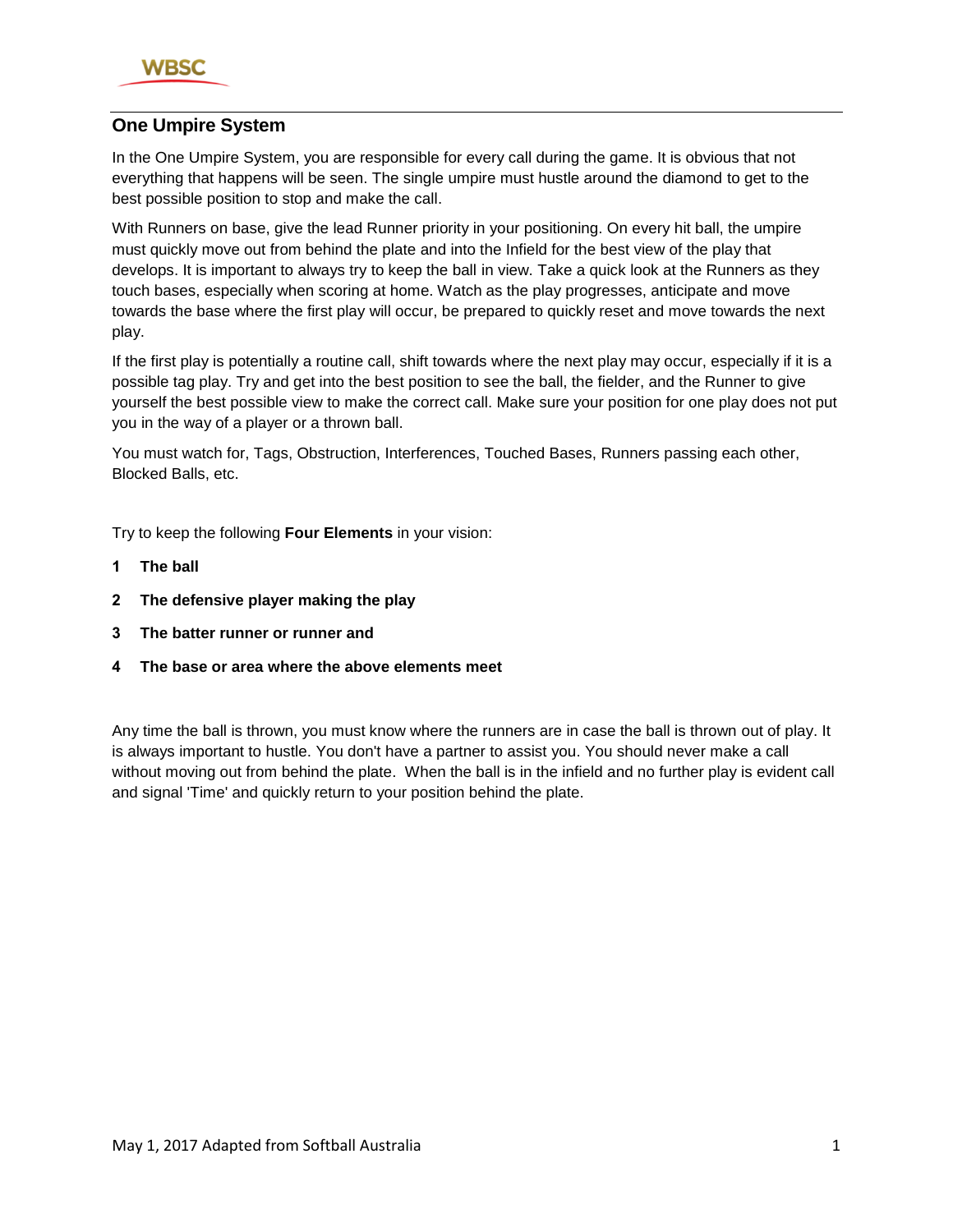

# **Conventions**

The conventions used to describe the situations in this manual are:

- 1. The plate umpire is referred to as 'Plate' or 'P'
- 2. Runners at 1st, 2nd and 3rd bases are indicated with 'R'
- 3. Movement of the umpire is Movement of the ball is
- --------
- 4. Icons used in this manual:

| Plate Umpire | Runner | Fielder |
|--------------|--------|---------|

## **Plate Umpire Starting Position**

In all cases, the plate umpire's starting position and actions are as follows:

- $\triangleright$  Sweeps the home plate and checks that the field is clear and ready for play.
- $\triangleright$  Should take up a position in the slot between the batter and the catcher.
- $\triangleright$  After each pitch, you should call Ball or Strike, give signals as required and then relax, while maintaining good general awareness.
- $\triangleright$  Also responsible for calling:
	- Illegal Pitches
	- Fair/Foul Balls
	- Batting infractions
	- Safes and Outs
- $\triangleright$  On every hit exit from behind the catcher via the left (even on a left handed batter) and rotate to your position.
- $\triangleright$  If the ball is close to the foul line, move to the line and straddle the line to make the fair/foul call.

Plate movement following a batted ball will be explained for each case. Movements shown are examples of possible movements and are meant to be guidelines. Umpire movements should always be dictated by the principle of keeping the four elements in front of you.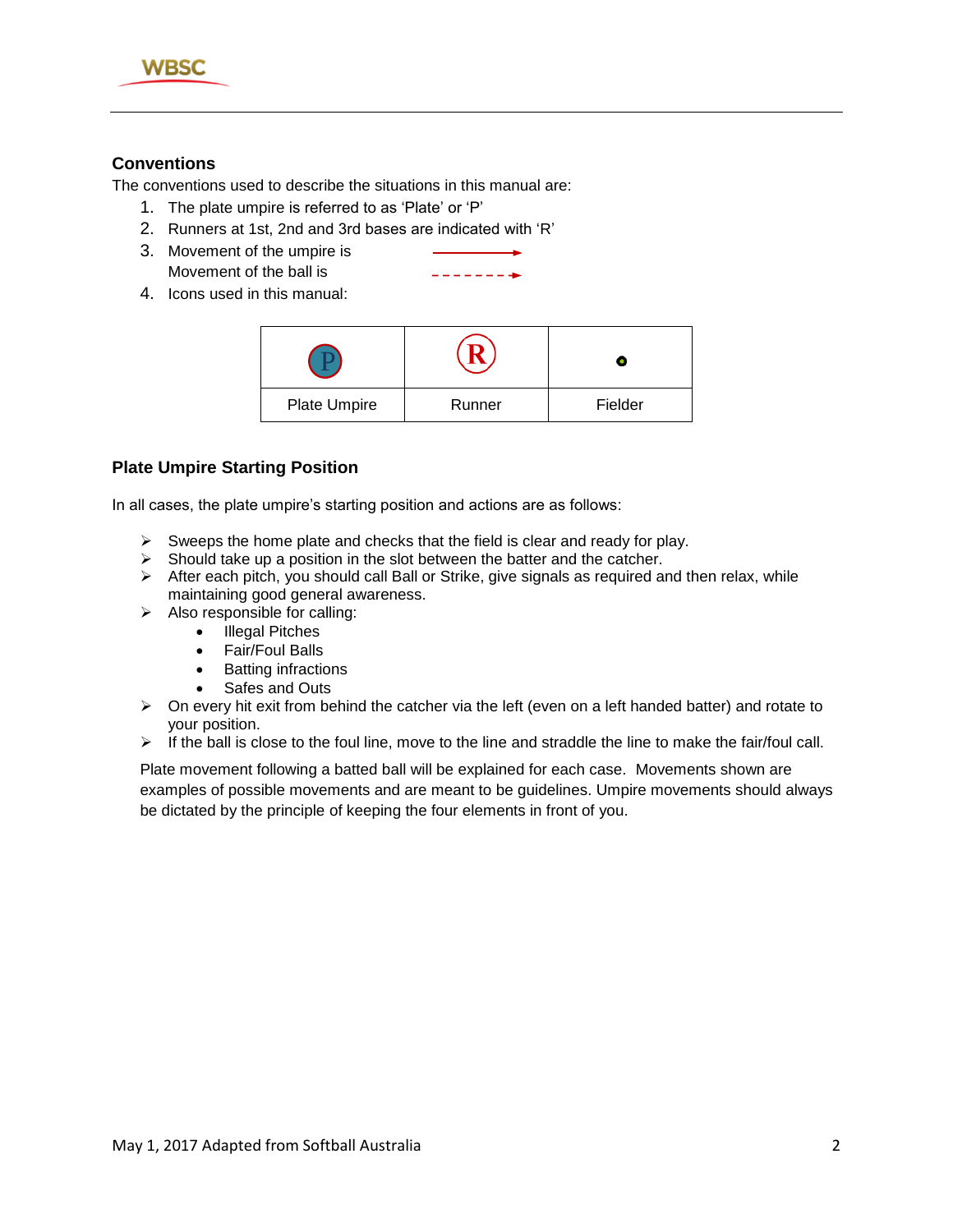# **Starting Position**



## **Plate umpire**

- $\triangleright$  Move to a position on the side of the team coming off the field
- $\triangleright$  Hustle the teams on and off the field
- $\geq$  Stand approximately one third from home plate toward first base in one half inning and third base in the other half inning
- $\triangleright$  Stand about 30cm (1 foot) in Foul Territory off the line
- $\triangleright$  Stand facing the diamond with your hands relaxed at your sides
- $\triangleright$  Place the mask under your left arm
- Observe the Warm-Up Pitches (five allowed for each pitcher in the first innings and with each new pitcher. Then three warm up pitches are allowed at the start of each inning after the first)
- $\geq$  Let the Catcher know when the second to last Warm-Up Pitch has been thrown, then say 'one more Catcher'
- $\triangleright$  Replenish extra ball supply
- $\triangleright$  Sweep the plate and then assume a position behind the Catcher after the Warm-Up Pitches
- $\triangleright$  During the first half inning and when there is a change of pitchers, you may wish to put on the mask and observe the Warm-Ups after making the Line-up changes and announcing them to the Official Scorer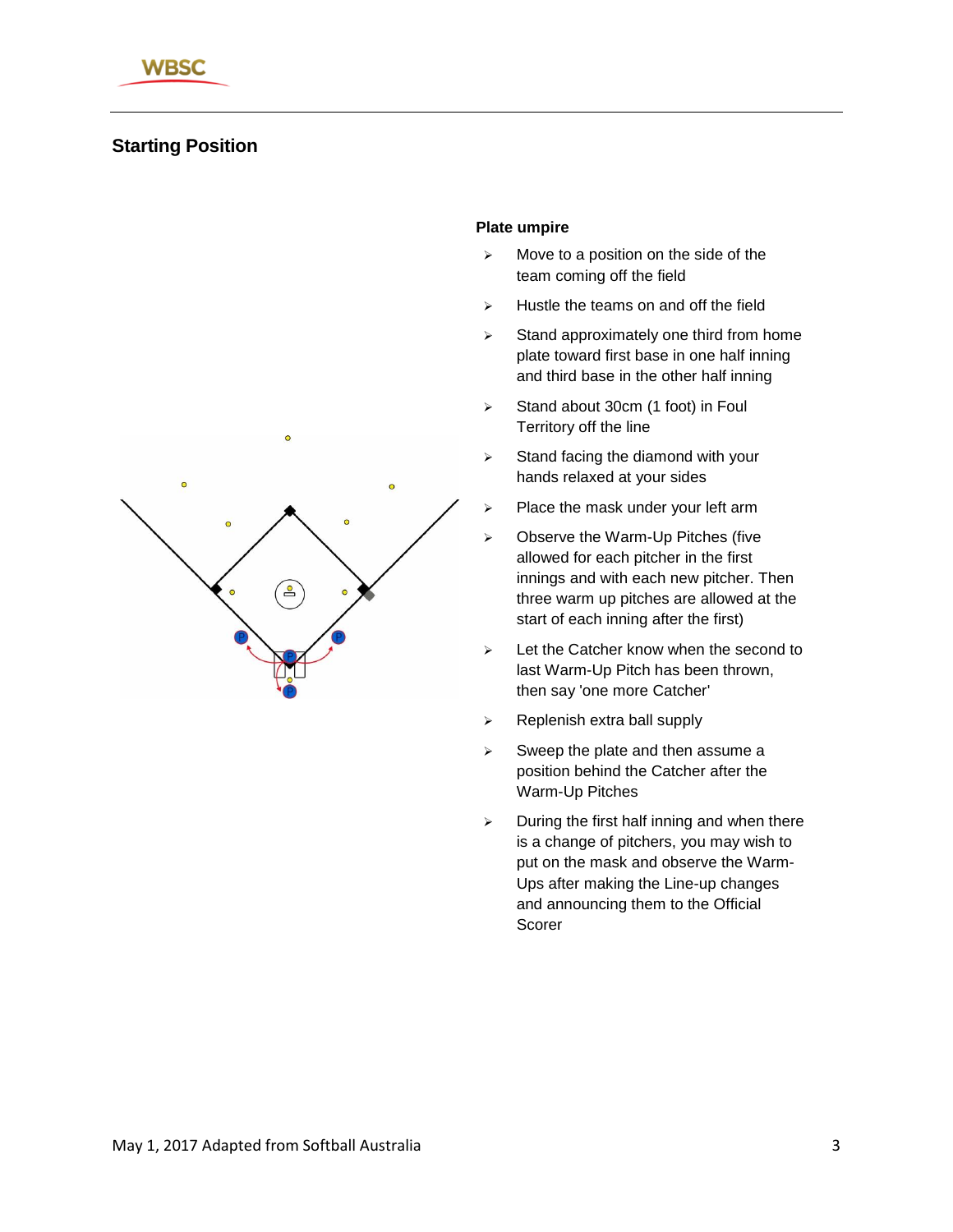

# **No Runners on Base**



# $\overline{a}$

## **Starting position**

- $\triangleright$  Take a position behind the Catcher as described in the Plate Umpire Mechanics
- $\geq$  On every hit, move out in front of home plate

### **Ball hit to the infield**

- $\triangleright$  Hustle out in front of the home plate towards the pitcher
- $\triangleright$  If the ball is hit near the Foul Line, stay close to the line to call Fair/Foul
- $\triangleright$  Keep your eyes on the ball
- $\triangleright$  Let the ball turn you into the play
- $\geq$  Observe the Batter Runner (BR) down the 1st base line
- ▶ Stop... Wait... Call and Signal
- $\triangleright$  With the ball in the infield, you may call and signal 'Time' when all play has ceased

- $\triangleright$  Hustle out in front of the home plate and move towards the pitcher's area
- $\triangleright$  If the ball is hit near the Foul Line, stay close to the line to call Fair/Foul
- $\triangleright$  Keep your eyes on the ball
- > Judge Catch/No Catch
- $\triangleright$  Move quickly towards the base where the play will be made
- $\triangleright$  You may call and signal 'Time' when the ball returns to the Infield and all play has ceased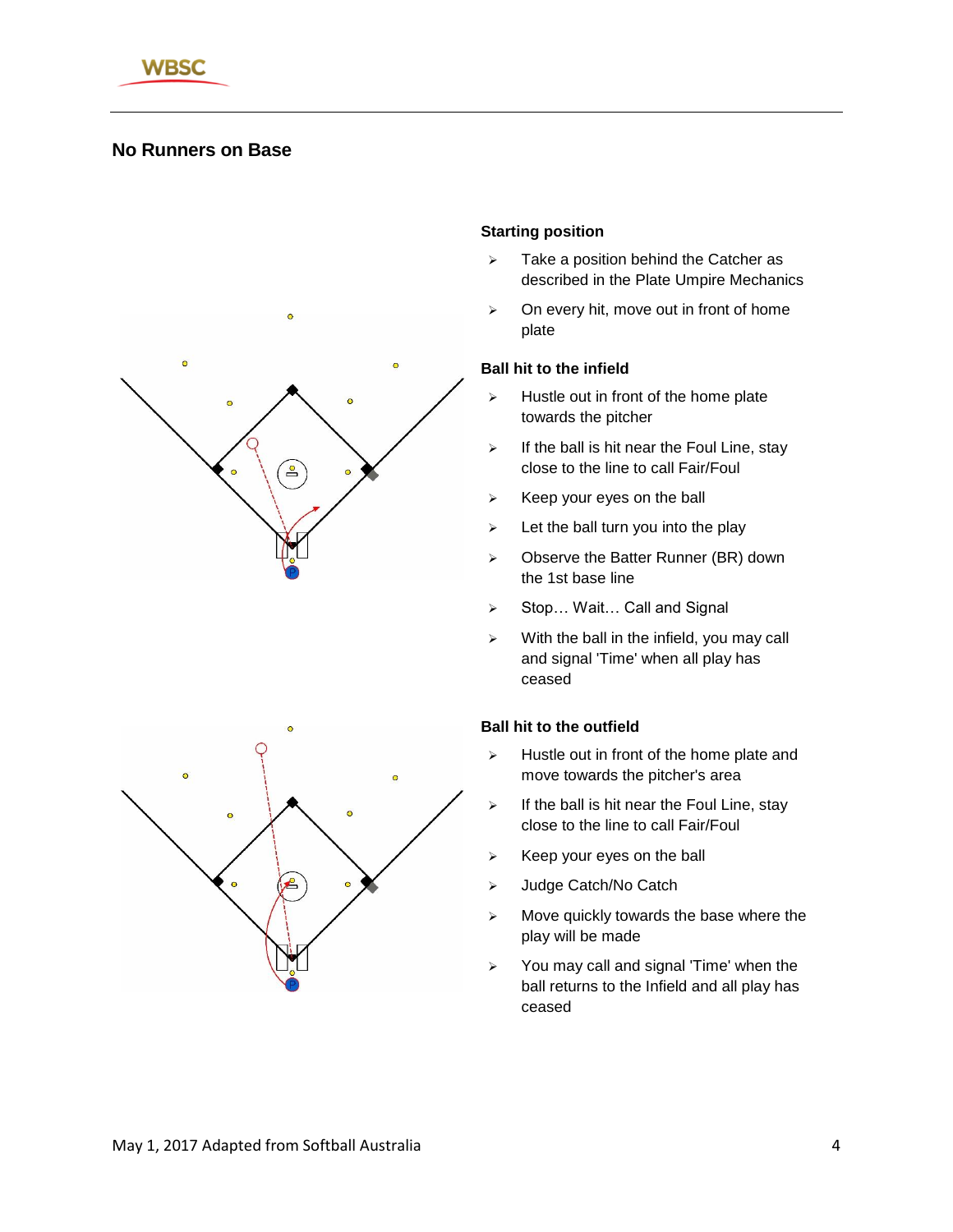

# **Runner at First Base**



## **Starting position**

- $\triangleright$  Take a position behind the Catcher as described in the Plate Umpire Mechanics
- $\triangleright$  On every hit, move out in front of home plate

## **Ball hit in the infield**

- $\triangleright$  Hustle out in front of the home plate and move towards the pitcher's area
- $\triangleright$  If the ball is hit near the Foul Line, stay close to the line to call Fair/Foul
- $\triangleright$  Keep your eyes on the ball
- $\triangleright$  Let the ball turn you into the play
- $\triangleright$  Observe the BR down the 1st base line
- ▶ Stop ... Wait ... Call and Signal
- $\triangleright$  With the ball in the infield, you may call and signal 'Time' when all play has ceased

- $\triangleright$  Hustle out in front of the home plate and move towards the pitcher's area
- $\triangleright$  If the ball is hit near the Foul Line, stay close to the line to call Fair/Foul
- $\triangleright$  Keep your eyes on the ball
- > Judge Catch/No Catch
- $\triangleright$  Move quickly towards the base where the play will be made
- $\triangleright$  You may call and signal 'Time' when the ball returns to the infield and all play has ceased

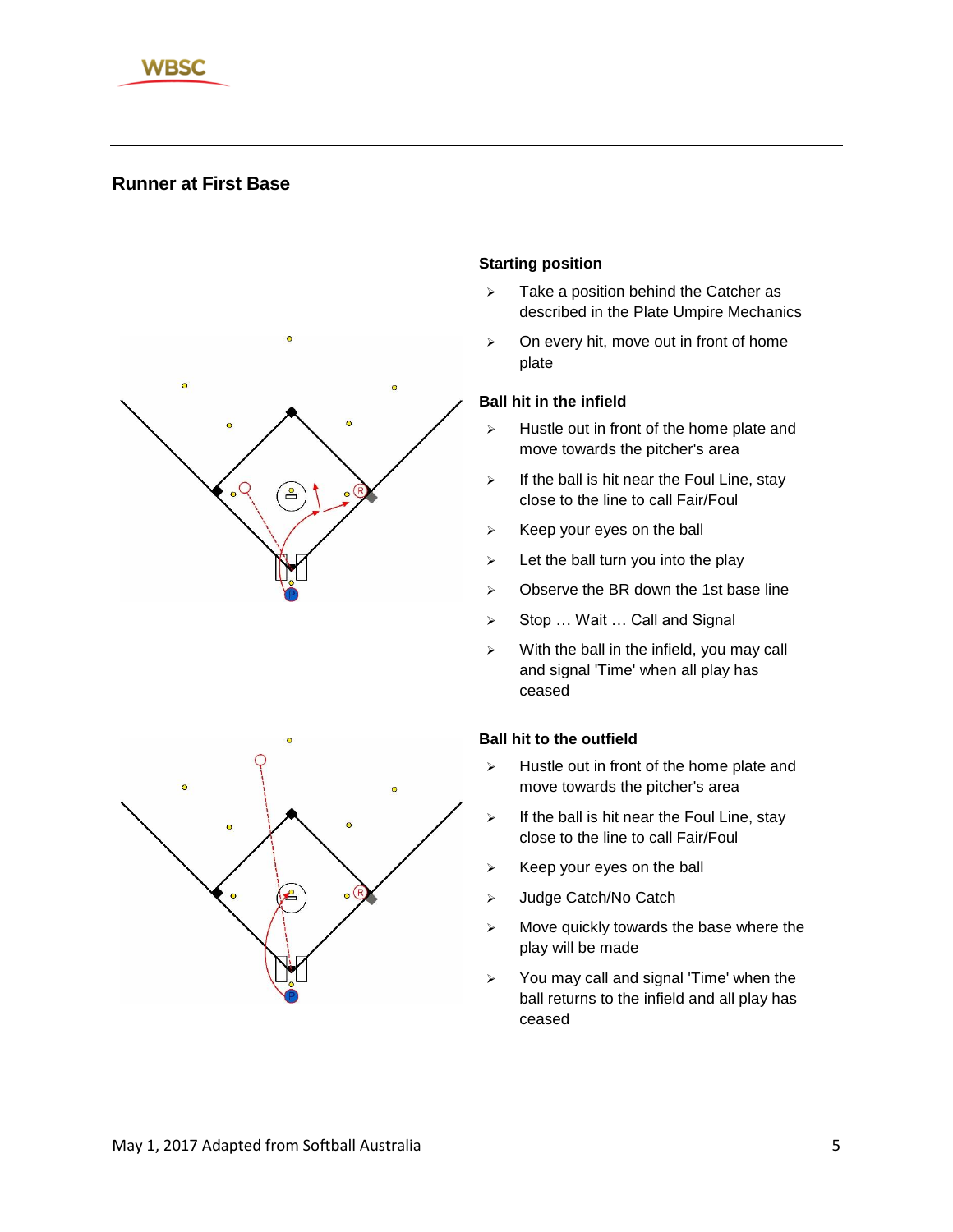

# **Runner at Second Base**



## **Starting position**

- $\triangleright$  Take a position behind the Catcher as described in the Plate Umpire Mechanics
- $\triangleright$  On every hit, move out in front of home plate

#### **Ball hit in the infield**

- $\triangleright$  Hustle out in front of the home plate towards the pitcher
- $\triangleright$  If the ball is hit near the Foul Line, stay close to the line to call Fair/Foul
- $\triangleright$  Keep your eyes on the ball
- $\geq$  Let the ball turn you into the play
- $\triangleright$  Observe the BR down the 1st base line
- ▶ Stop... Wait... Call and Signal
- $\triangleright$  With the ball in the infield, you may call and signal 'Time' when all play has ceased

- $\triangleright$  Hustle out in front of the home plate and move towards the pitcher's area
- $\triangleright$  If the ball is hit near the Foul Line, stay close to the line to call Fair/Foul
- $\triangleright$  Keep your eyes on the ball
- > Judge Catch/No Catch
- $\triangleright$  Move quickly towards the base where the play will be made
- $\triangleright$  You may call and signal 'Time' when the ball returns to the Infield and all play has ceased

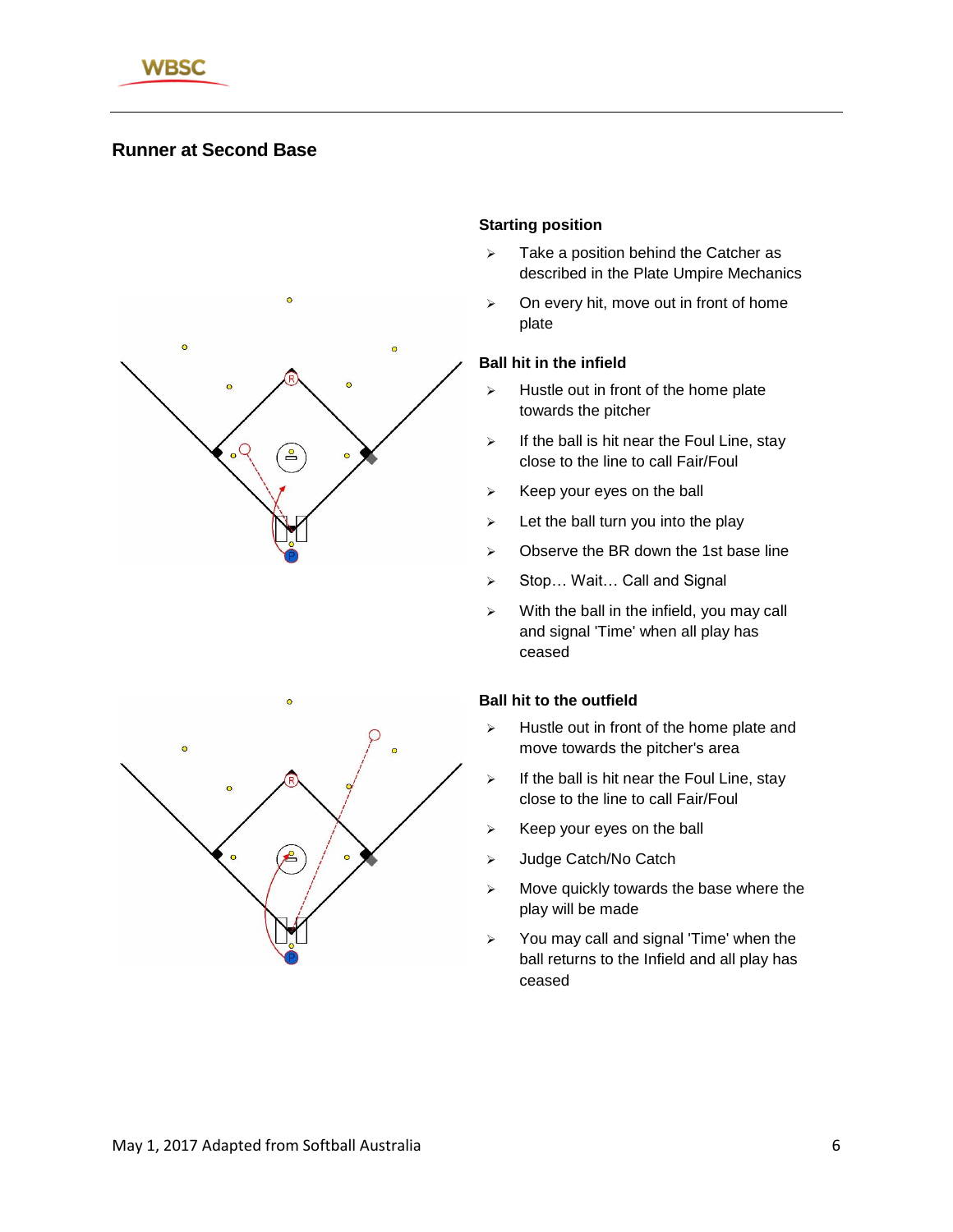

# **Runner at Third Base**



## **Starting position**

 $\triangleright$  Take a position behind the Catcher as described in the Plate Umpire Mechanics

#### **Ball hit in the infield**

- $\triangleright$  Move into Foul Ball Territory toward third base
- $\triangleright$  If the ball is hit near the Foul Line, stay close to the line to call Fair/Foul
- $\triangleright$  Keep your eyes on the ball
- $\triangleright$  Let the ball turn you into the play
- $\geq$  Observe the BR down the 1st base line
- ▶ Stop... Wait... Call and Signal
- $\triangleright$  With the ball in the infield, you may call and signal 'Time' when all play has ceased

- Move into Foul Ball Territory toward third base
- $\triangleright$  If the ball is hit near the Foul Line, stay close to the line to call Fair/Foul
- $\triangleright$  Keep your eyes on the ball
- > Judge Catch/No Catch
- $\triangleright$  Move quickly towards the base where the play will be made
- $\geq$  You may call and signal 'Time' when the ball returns to the Infield and all play has ceased

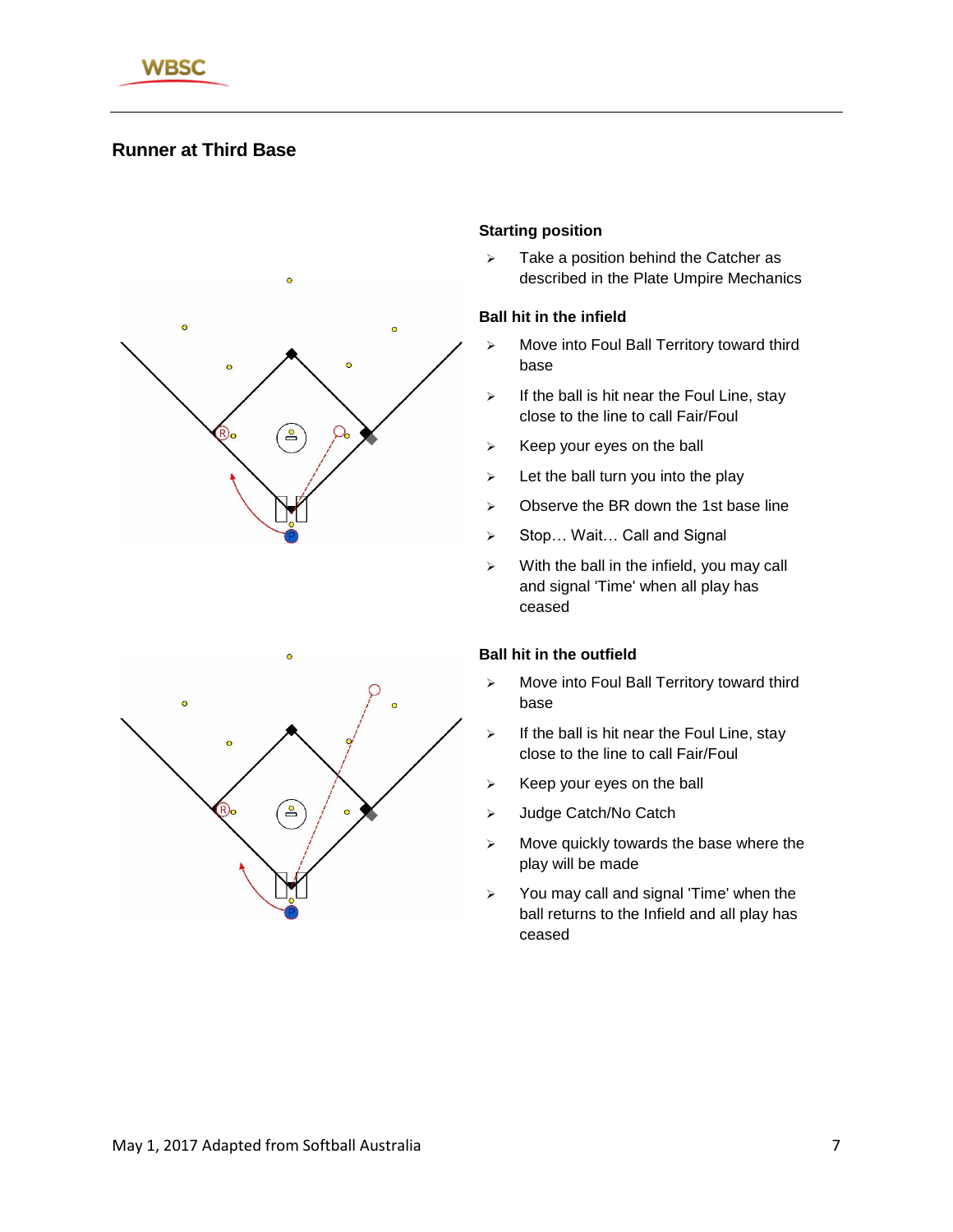

# **Runners at First & Second Base**



#### **Starting position**

- $\triangleright$  Take a position behind the Catcher as described in the Plate Umpire Mechanics
- $\triangleright$  On every hit, move out in front of home plate

### **Ball Hit in the Infield**

- $\triangleright$  Hustle out in front of the home plate towards the pitcher
- $\triangleright$  If the ball is hit near the Foul Line, stay close to the line to call Fair/Foul
- $\triangleright$  Keep your eyes on the ball
- $\geq$  Let the ball turn you into the play
- $\geq$  Observe the BR down the 1st base line
- ▶ Stop... Wait... Call and Signal
- $\triangleright$  With the ball in the infield, you may call and signal 'Time' when all play has ceased

- $\triangleright$  Hustle out in front of the home plate and move towards the pitcher's area
- $\triangleright$  If the ball is hit near the Foul Line, stay close to the line to call Fair/Foul
- $\triangleright$  Keep your eyes on the ball
- > Judge Catch/No Catch
- $\triangleright$  Move quickly towards the base where the play will be made
- $\geq$  You may call and signal 'Time' when the ball returns to the Infield and all play has ceased

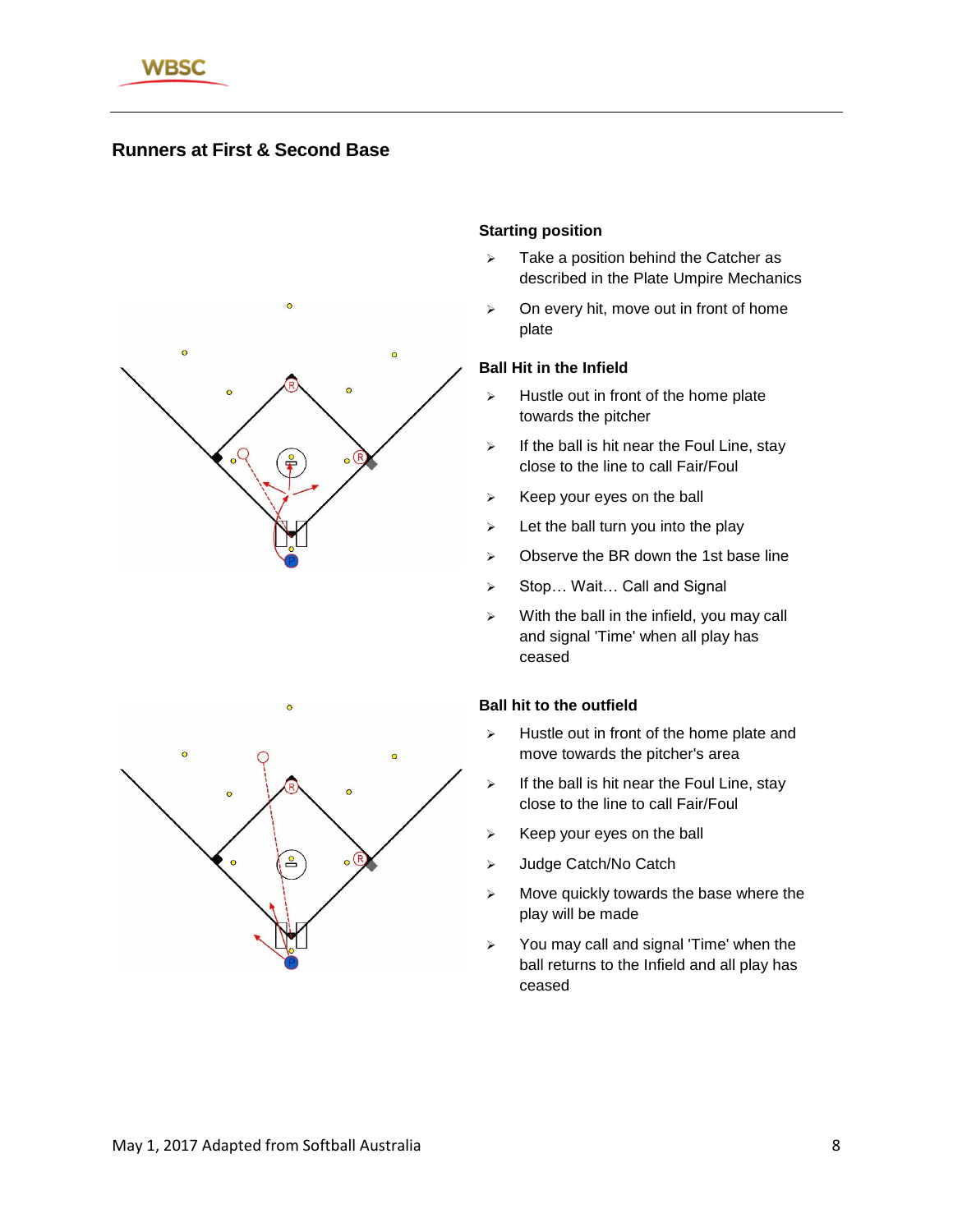

# **Runners at First & Third Base**



## **Starting position**

 $\triangleright$  Take a position behind the Catcher as described in the Plate Umpire Mechanics

#### **Ball hit in the infield**

- $\triangleright$  Move into Foul ball territory toward third base
- $\triangleright$  If the ball is hit near the Foul Line, stay close to the line to call Fair/Foul
- $\triangleright$  Keep your eyes on the ball
- $\triangleright$  Let the ball turn you into the play
- $\geq$  Observe the BR down the 1st base line
- ▶ Stop... Wait... Call and Signal
- $\triangleright$  With the ball in the infield, you may call and signal 'Time' when all play has ceased

- > Move into Foul ball territory toward third base
- $\triangleright$  If the ball is hit near the Foul Line, stay close to the line to call Fair/Foul
- $\triangleright$  Keep your eyes on the ball
- > Judge Catch/No Catch
- $\triangleright$  Move quickly towards the base where the play will be made
- $\triangleright$  You may call and signal 'Time' when the ball returns to the Infield and all play has ceased

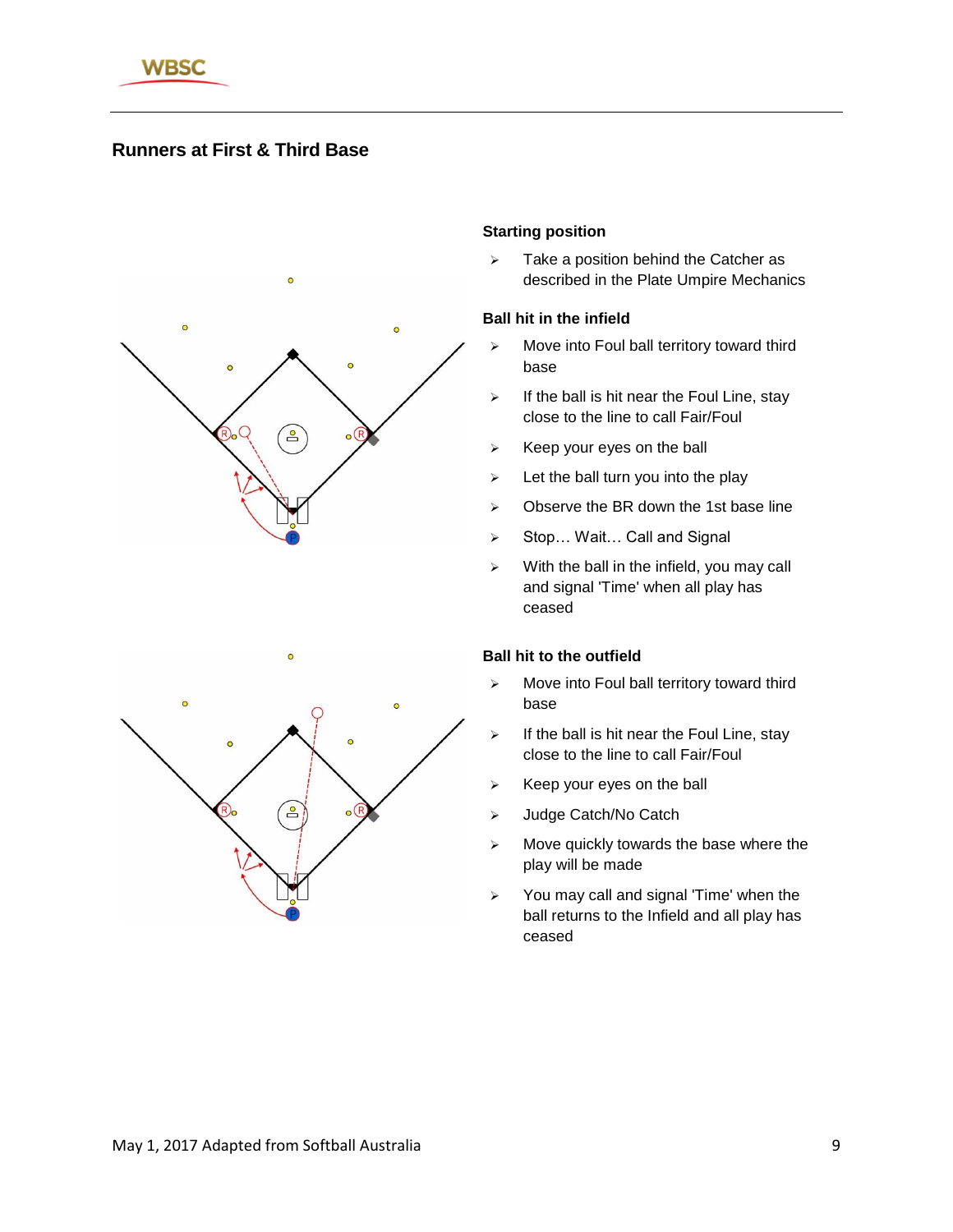

# **Runners at Second & Third Base**



## **Starting position**

 $\triangleright$  Take a position behind the Catcher as described in the Plate Umpire Mechanics

## **Ball Hit in the Infield**

- $\triangleright$  Move into Foul ball territory toward third base
- $\triangleright$  If the ball is hit near the Foul Line, stay close to the line to call Fair/Foul
- $\triangleright$  Keep your eyes on the ball
- $\triangleright$  Let the ball turn you into the play
- $\geq$  Observe the BR down the 1st base line
- ▶ Stop... Wait... Call and Signal
- $\triangleright$  With the ball in the infield, you may call and signal 'Time' when all play has ceased

- $\triangleright$  Move into Foul ball territory toward third base
- $\triangleright$  If the ball is hit near the Foul Line, stay close to the line to call Fair/Foul
- $\triangleright$  Keep your eyes on the ball
- > Judge Catch/No Catch
- $\triangleright$  Move quickly towards the base where the play will be made
- $\geq$  You may call and signal 'Time' when the ball returns to the Infield and all play has ceased